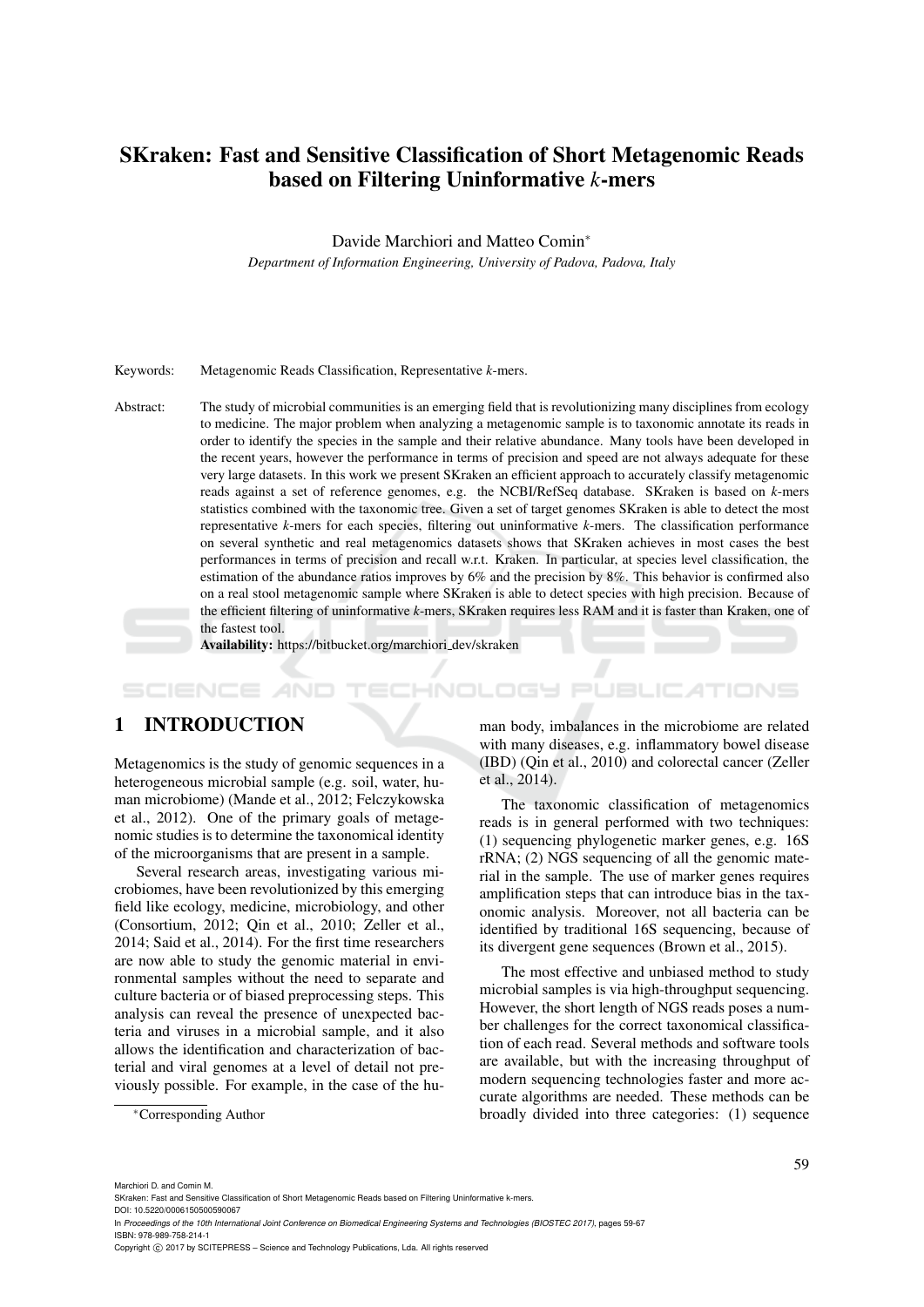similarity based methods, (2) marker-based methods where certain specific marker sequences are used to identify the species. (3) sequence composition methods, which are based on the nucleotide composition (e.g. *k*-mers usage).

The sequence similarity based methods search reads in reference databases through sequence similarity, popular example are MegaBlast (Zhang et al., 2004) and Megan (Huson et al., 2007). They are very precise at identifying reads from genomes within the reference database, but they are generally very slow, especially compared with composition based methods. Marker-based methods try to mimic the taxonomic classification of marker genes (Liu et al., 2011; Caporaso et al., 2010; Segata et al., 2012). For example, MetaPhlAn (Segata et al., 2012) is based on marker genes that are clade specific.

The fastest and most promising approaches are based on sequence composition. In these methods, first the genomes of reference organisms are modeled based on *k*-mers counts, then reads are searched into this reduced database and classified based on the origin of the hit sequences. On this category the most representative methods are Kraken (Wood and Salzberg, 2014), Clark (Ounit et al., 2015) and Lmat (Ames et al., 2013). The performance of these methods in terms of precision are as good as MegaBlast (Zhang et al., 2004), but they are much faster. Thus, only these methods are really capable to keep pace with the increasing throughput of modern sequencing instruments.

A recent comparison of different metagenomic classification methods has shown that Kraken (Wood and Salzberg, 2014) is one of the most promising tool in terms of both similarity to the correct answer and classification speed (Lindgreen et al., 2016). The key idea behind the success of Kraken is the construction of a database of all reference genomes based on the *k*-mers of each genome combined with a taxonomic tree. More precisely, Kraken constructs a data structure that is an augmented taxonomic tree in which a list of significant *k*-mers is associated to each node, leafs as well as internal nodes. Given a node on this taxonomic tree, its list of *k*-mers is considered representative for the taxonomic label of the node and used for the classification of metagenomic reads.

Inspired by this paradigm, in this paper we propose SKraken a tool for metagenomics reads classification that selects the most representative *k*-mers for each node in the taxonomic tree, filtering out uninformative *k*-mers. The main properties of SKraken can be summarized as follows: i) an efficient detection of representative *k*-mers over the taxonomic tree; ii) SKraken improve the precision of Kraken on sim-

ulated and real metagenomic datasets without compromising the recall. iii) The database of reference genomes constructed by SKraken is 8% smaller than the one computed by Kraken. As a consequence, SKraken requires less memory RAM and the classification speed increases w.r.t. Kraken, one of the fastest tool. In the next section we give an overview of Kraken and analyze how to improve the classification. SKraken is presented in section 2.1. Both tools are tested on simulated and real metagenomic datasets in section 3 and the conclusions are drawn in section 4.

#### 2 METHODS

In order to better understand our contribution here we briefly describe Kraken. One the major novelties of Kraken is the ability to efficiently index a large database of target genomes, e.g. all the genomes in RefSeq. Instead to use the complete genome as reference Kraken, as well as many other tools (Ounit et al., 2015; Ames et al., 2013), considers only its *k*mers, thus a genome is represented by its constituent *k*-mers.

This relatively simple idea has profound implications, and it is at the base of alignment-free methods (Vinga and Almeida, 2003). Researchers have shown that the use of *k*-mers frequencies for comparing sequences has proved useful in different applications. The construction of phylogenetic trees, traditionally based on a multiple-sequence alignment, can be carried out on whole genomes (Sims et al., 2009; Comin and Verzotto, 2012). Several *k*-mers based methods have been devised for the detection of enhancers in ChIP-Seq data (Goke et al., 2012; Kantorovitz et al., 2007; Comin and Verzotto, 2014; Antonello and Comin, 2015) and also of entropic profiles (Antonello and Comin, 2013; Antonello and Comin, 2014). The assembly-free comparison of genomes and metagenomes based on NGS reads and *k*-mers counts has been investigated only recently (Comin and Schimd, 2014; Comin et al., 2015; Schimd and Comin, 2016; Ondov et al., 2016). For a comprehensive review of alignment-free measures and applications we refer the reader to (Vinga and Almeida, 2003).

The basic idea of Kraken is to consider the taxonomic tree, taken from the complete NCBI taxonomic information, and extend this data structure by annotating each node, leafs as well as internal nodes, with *k*-mers. At every node is associated a list of *k*-mers that are considered important for that node and that will be used for classification. Given a dataset of target genomes, the construction of this annotated tax-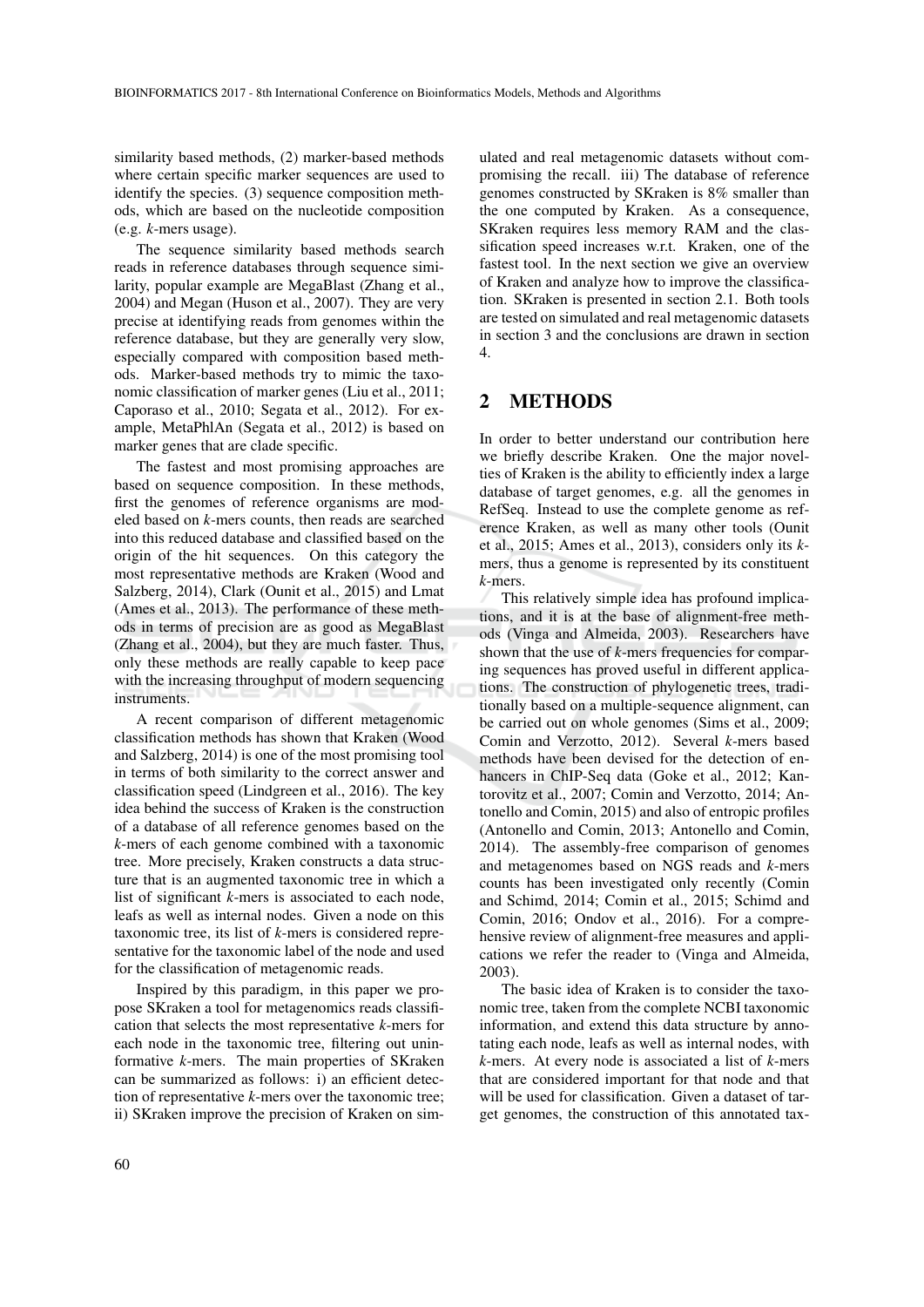

Example of Taxonomic Annotation of K-mer

Figure 1: In this example the *k*-mer *AGCCT*, that is contained in the species 9 and 13, is moved to the lowest common ancestor, the family node 2.

onomic tree is carried out by scanning the *k*-mers of each genome in the dataset. If the *k*-mer appears only in a given genome, than it is associated to the leaf representing the species of that genome and the list of *k*-mers of the node is updated. If the *k*-mer appears in more than one species then its moved to the lowest common ancestor of these nodes, see Figure 1 for an example. At the end of this step each *k*-mer is associated with only one node in the taxonomic tree.



Figure 2: An overview of the metagenomic reads classification of Kraken (Wood and Salzberg, 2014).

Once this database of annotated *k*-mers has been constructed, Kraken can classify reads in a very efficient manner. Figure 2 reports an overview of the classification process. Given a read Kraken decomposes the read into a list of its *k*-mers. Then each *k*mer is searched in the augmented taxonomic tree, and in the corresponding node a counter is incremented for every hit. Once all *k*-mers have been analyzed

the node's counters and the taxonomic tree are used to classify the read by searching the highest weighted path, from the root to a leaf, in the tree.

## 2.1 SKraken: Selecting Informative *k*-mers

The most important step of Kraken is the construction of the augmented taxonomic tree. In this data structure *k*-mers are associated with nodes and then used for the taxonomic classification of reads. In this paper we propose SKraken that follows a similar paradigm for the classification step. The major differences are in the construction of the augmented taxonomic tree, where uninformative *k*-mers are carefully selected and filtered.

One of the problem with the augmented taxonomic tree of Kraken is that it is enough that two species share a *k*-mer to insert this *k*-mer is the list of important features of an internal node. If we consider the example in Figure 1, we can note that the *k*-mer *AGCCT* is moved from the leaf nodes 9 and 13, representing two species, to the node 2 representing a taxonomic family. Since this *k*-mer will be used in the classification step, we would like to be informative for the family node 2. However, the majority of species in this family, nodes 10, 11 and 12, do not contain this *k*-mer.

To address this issue, for each *k*-mer, we define a scoring function that captures its representativeness with respect to a taxonomic node. We recall that a *k*-mer is associated with only one node in the tree.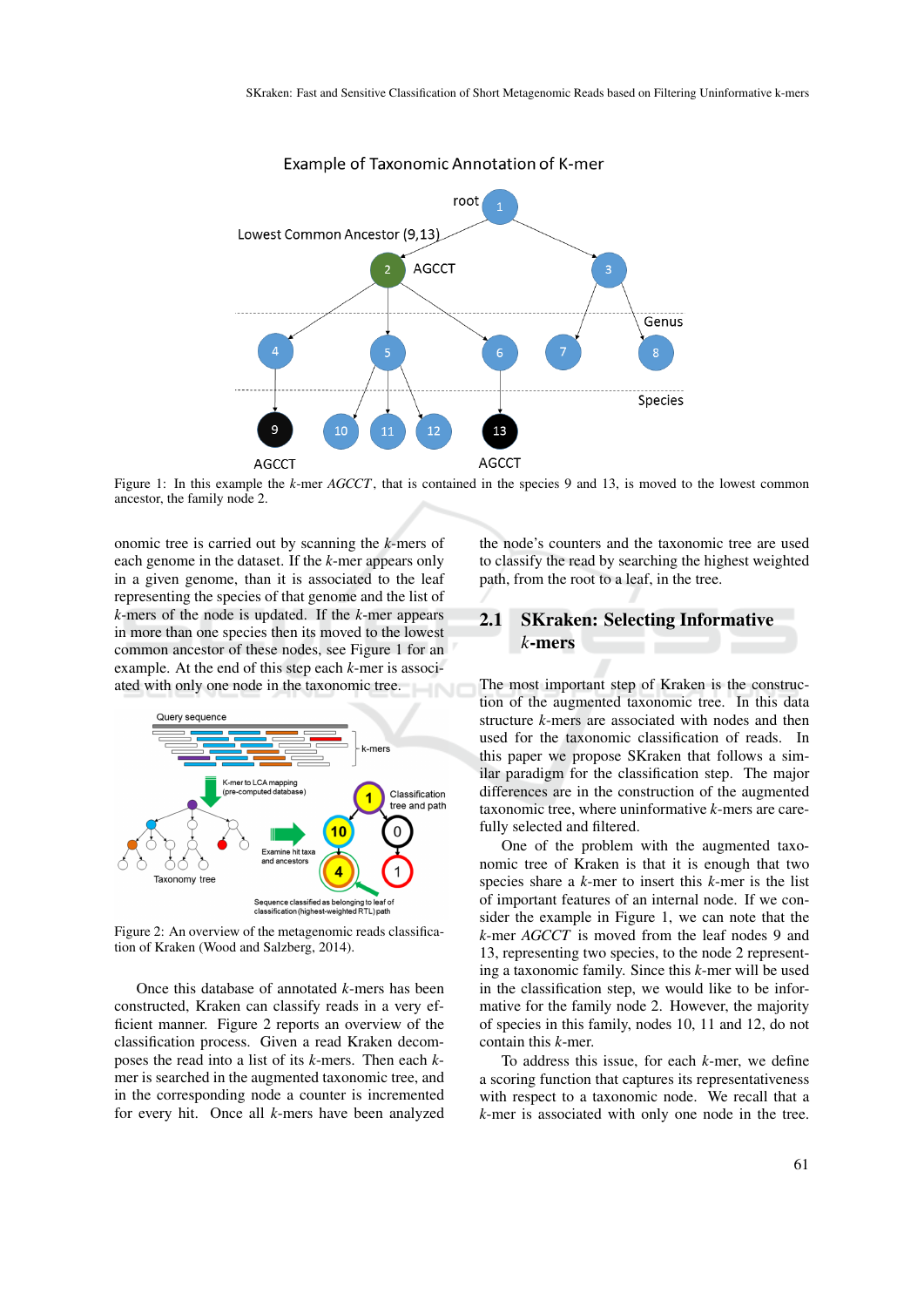

Figure 3: An example of quality score *q*(*GAACT*).

Let's define  $TaxID(m)$  as the taxonomic node associated with the *k*-mer *m*. However, the *k*-mer *m* can occur in many difference species, leaf nodes. We define *NumSpecies*(*m*) as the the number of species that contains  $m$ . By construction  $TaxID(m)$  is the lowest common ancestor of all these species. Thus the species in which *m* appears, they are all leafs node of the subtree rooted in *TaxID*(*m*). We define *TotSpecies*(*n*) as the total number of species in the subtree routed in the node *n*. With these values we define  $q(m)$  the quality of a *k*-mer *m* as :

$$
q(m) = \frac{Num Species(m)}{Tot Species(TaxID(m))}
$$

Figure 3 shows an example of the quality *q*(*GAACT*). The quality of *GAACT* can also be interpreted as the percentage of species nodes that contains *GAACT*, i.e. *NumSpecies*(*GAACT*), with respect to the family node 2, i.e. *TaxID*(*GAACT*), in this case 60%. Similarly, if we consider the example in Figure 1, the quality of  $q(AGCCT)$  =  $\frac{Num Species(AGCCT)}{Tot Species(TaxID(AGCCT))} = \frac{2}{5} = 0.4$ , that is 40%. Thus, if a *k*-mer has an high quality can be considered representative for a given taxonomic node, and the related subtree, and more likely will be informative for the classification. Based on these observations SKraken selects uninformative *k*-mers, by means of their quality, and it prunes the augmented taxonomic tree by removing the *k*-mers with a quality below a given threshold *Q*.

In order to compute the quality scores  $q(m)$  for all *k*-mers we need to be able to evaluate efficiently *NumSpecies*(*m*) and *TotSpecies*(*n*). The construction of the augmented taxonomic tree of SKraken is divided into two steps. In the first step, given a set of target genomes, we scan the *k*-mers of each genome and build the augmented taxonomic tree, similarly to Kraken. In addition, in this phase, for each *k*-mer *m* we keep a variable to compute *NumSpecies*(*m*). Every time *m* is found in a new species we increment this variable. However, there can be genomes that are further classified as sub-species of a given species node. In order to compute the correct value of *NumSpecies*(*m*), we need to make sure that all genomes of a given species are processed before moving to next species. This can be obtained by scanning the input genomes in a particular order so that all genomes of a species, and eventually sub-species, are processed at once. Another problem is the fact a *k*-mer can appears in many sub-species of a given species node. When computing *NumSpecies*(*m*) we need to make sure not to overcount these occurrences, and thus the corresponding variable is incremented only when *m* is found for the first time in a given species. All other occurrences of *m* within the same species will be discarded. At the end of the first phase we have computed the augmented taxonomic tree, with all *k*-mers, and the corresponding values *NumSpecies*(*m*).

In the second phase SKraken computes the quality values  $q(m)$  and filters uninformative  $k$ mers. The number of leaf nodes descendants of *n*, *TotSpecies*(*n*), can be obtained for all nodes in the tree with a post-order traversal of the taxonomic tree. Then all *k*-mers are processed and the corresponding qualities  $q(m)$  are computed. If  $q(m)$  is below a given input parameter  $Q$ ,  $m$  is removed from the database.

Note that the size of the taxonomic tree is con-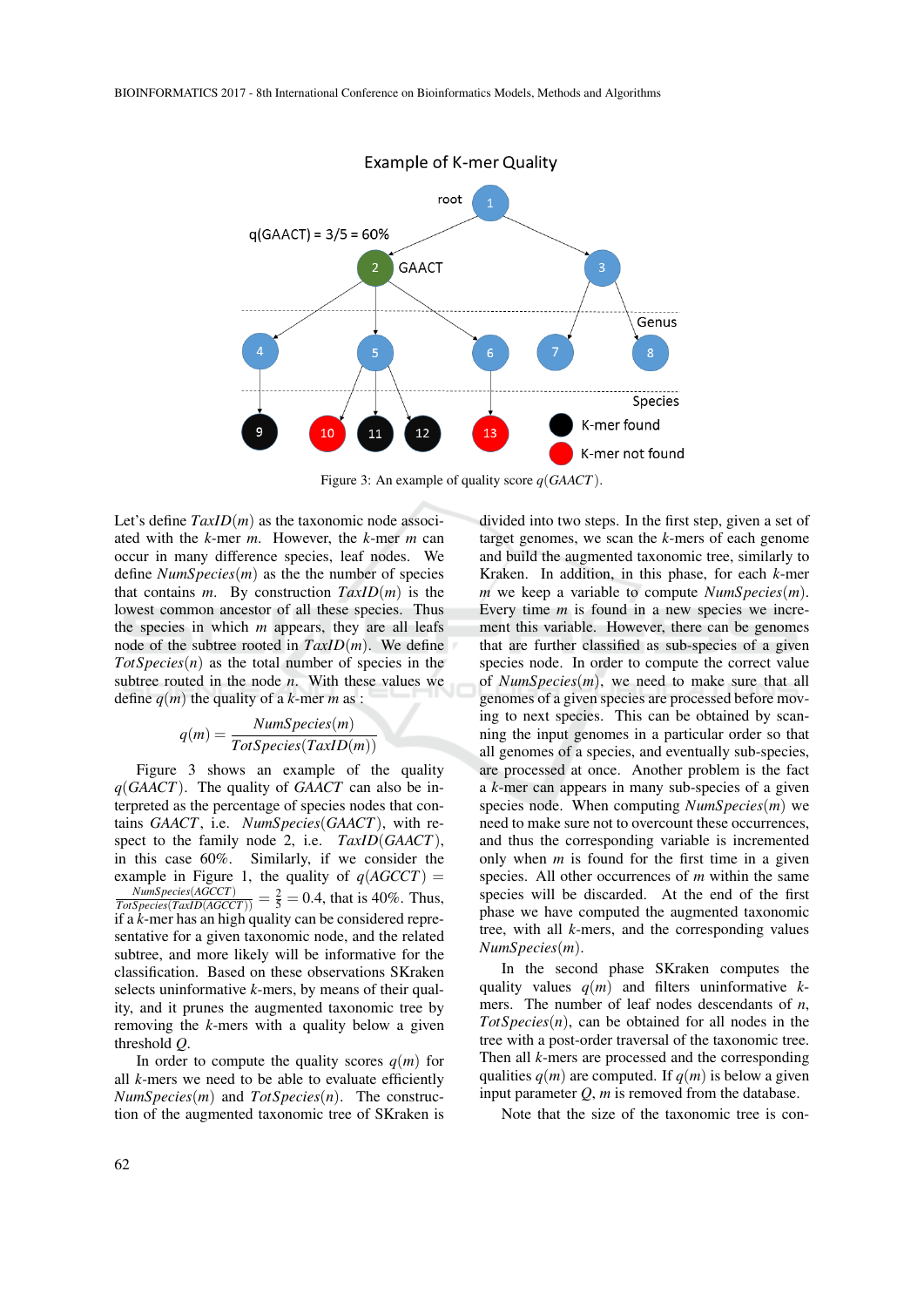| Type                           | Dataset    | Reads   | Species | Reads Length |
|--------------------------------|------------|---------|---------|--------------|
| $\overline{\text{Single-end}}$ | HiSeq      | 10000   | 10      | 92           |
| Single-end                     | MiSeq      | 10000   | 10      | 100          |
| Single-end                     | simBA5     | 10000   | 1216    | 100          |
| Paired-end                     | Mix1       | 1000000 | 10      | 100          |
| Paired-end                     | Mix2       | 1000000 | 10      | 100          |
| Paired-end                     | SRR1804065 | 1053741 | 775     | 100          |

Table 1: A summary of simulated and real metagenomics datasets.

stant and much smaller with respect to the number of *k*-mers. The overall process depends only on the total number of *k*-mers and it is linear in size of the input reference genomes. Once the augmented taxonomic tree is build reads can be classified with the same procedure of Kraken.

#### 3 RESULTS

The comparison of different metagenomic classification methods is a non-trivial task (Lindgreen et al., 2016). Since our algorithm is inspired by Kraken, one of the best performing methods (Lindgreen et al., 2016), we compare SKraken with it as reference tool. These tools require to build a reference database, we use as input for both all bacterial and archaeal complete genomes in NCBI RefSeq. In order to test the performance of SKraken we used several metagenomic datasets representing simulated and real communities. The simulated and real datasets are obtained from the original paper of Kraken (Wood and Salzberg, 2014) as well as from other related studies (Girotto et al., 2016; Ounit et al., 2015)). The simulated datasets represent five mock communities that are constructed from real sequencing data: MiSeq, HiSeq, Mix1, Mix2, simBA5. The MiSeq and HiSeq metagenomes were built using 10 sets of bacterial whole-genome shotgun reads. Mix1 and Mix2 are based on the same species of HiSeq, but with two different abundance profiles.

The MiSeq dataset is particularly difficult to analyze because it contains five genomes from the *Enterobacteriaceae* family (*Citrobacter, Enterobacter, Klebsiella, Proteus and Salmonella*). The high sequence similarity of this family can make the classification of the MiSeq dataset more difficult. The metagenome simBA5 was created by simulating reads from the complete set of bacterial and archaeal genomes in RefSeq, for a total of 1216 species. It contains reads with an high error rate and it was created with the purpose to evaluate the performance on datasets with many errors and many species.

We also evaluated the performance of SKraken on

a real stool metagenomic sample (SRR1804065) from the Human Microbiome Project. Because there is no ground truth for this dataset, we use BLAST to find the reads that uniquely map, with a sequence identity of 95%, to a genome and filter out all other reads. If two paired-end reads do not map on the same genome we discard them. As a result the real metagenomic sample contains 775 distinct species and 1053741 reads. A summary of the main characteristics of all simulated and real metagenomics datasets can be found in Table 1.

In order to compare the results we used the standard metrics of precision and recall. Given *N* the number of reads, *Y* the number of reads classified and *X* the number of reads correctly classified, we define precision as the fraction of correct assignments over the total number of assignments  $(X/Y)$ , and recall as the ratio between the number of correct assignments and the number of reads to be classified  $(X/N)$ . If one is interested in the number of reads that remains unclassified, it can be indirectly estimated from the recall. In fact the percentage of reads unclassified is bounded above by  $1 - recall$ . When analyzing a metagenomic sample one need to verify that the abundance ratios of species estimated by the tools is similar to the known profile. To test also this important aspect we compute the Pearson correlation between the estimated abundance profile and the known ratios. A Pearson correlation of 0 means that the distribution of abundance ratios are very different, whereas a correlation of 1 that they match perfectly the correct abundance profile.

For Kraken we use the default parameter  $k =$ 31 because, as suggest by the authors (Wood and Salzberg, 2014), it is the best balance between precision and recall. For SKraken we use the same value of  $k = 31$  and we test the performance varying the filtering parameter *Q*.

To assess the performance of SKraken we devised a series of tests varying the parameter *Q* and the taxonomic level at which the classification is evaluated. In the first set of experiments we want to test how the filtering parameter *Q* impact the performance metrics. We run Kraken and SKraken on the dataset Mix1 and evaluate the classification accuracy at the species-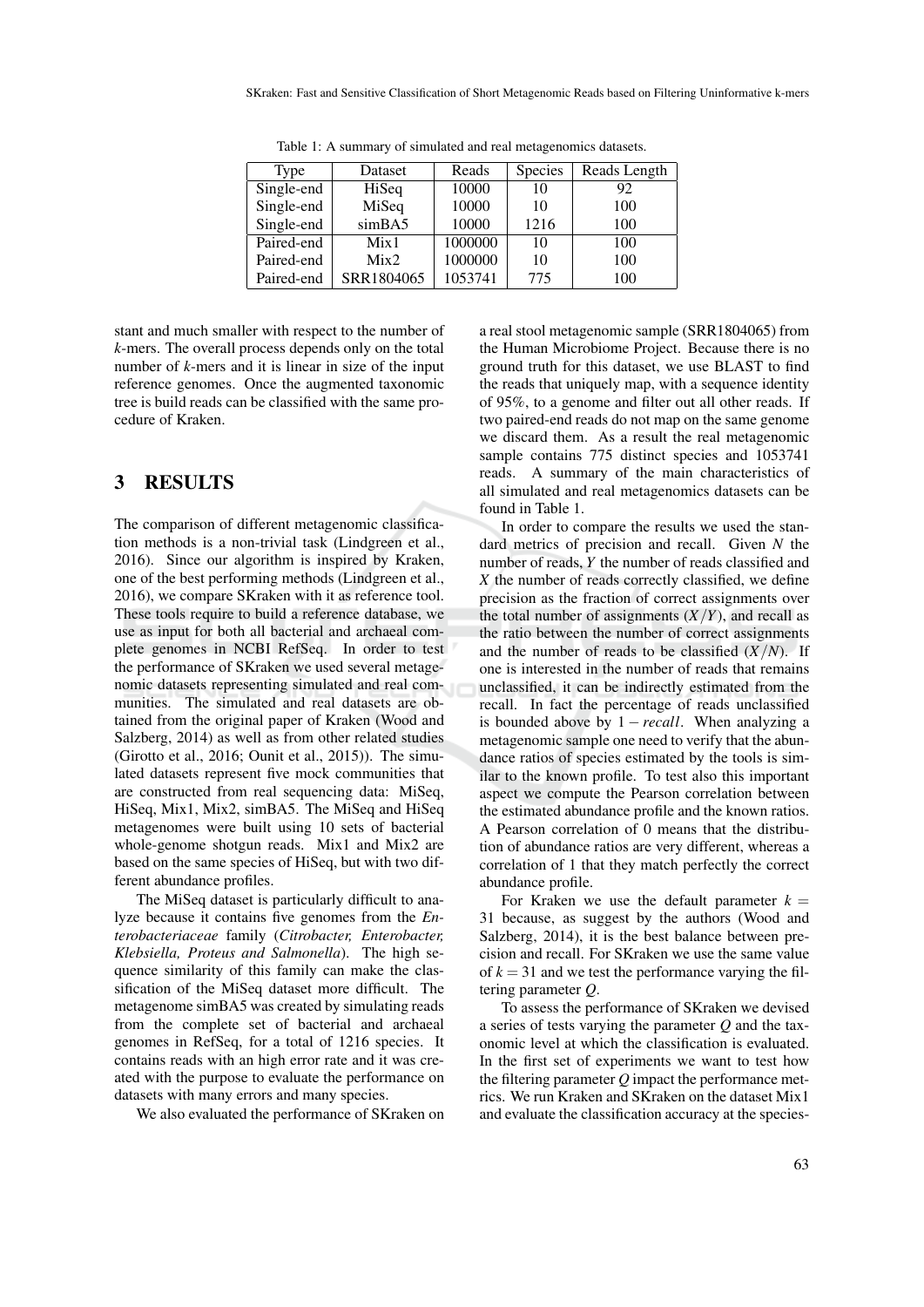

Species-level Classification with Various Filters



level. The results are reported in Figure 4. If the parameter  $Q = 0$  all *k*-mers are kept and there is not filtering, thus the performance of Kraken and SKraken are identical. As *Q* grows we can see that the precision improves from 63% to 75%, whereas the recall remains constant. However, it is not obvious that by classifying more reads correctly also the distribution of species is consistent with the correct profile. For this reason, another important observation is that also the Pearson correlation with the known abundance ratios also increases. This behavior is observed also for the other datasets (data not shown).

Thus, we use the most stringent filtering  $(Q =$ 100%) to classify all dataset at the species-level. Figure 5 shows a summary of precision and recall for all simulated and real metagenomic datasets. This test confirms that SKraken is able to improve the precision on all datasets without compromising the recall. On simulated metagenomes the average precision increases on from 73% of Kraken to 81% of SKraken. Also on the real metagenome, where the performance of Kraken are excellent with a precision of 91%, SKraken achieves 96%.



Figure 5: Precision and Recall of Species-level classification of Kraken and SKraken ( $Q = 100\%$ ) for all datasets.

In general the study of metagenomic sample re-

quires an analysis in depth of the genomic content, and for this reason researchers focus at the lowest taxonomic level, species. However metagenomic reads can be mapped at a higher level, thus the classification at the genus-level is also of interest. We performed a set of experiments similar to the ones above, considering the genus taxonomic level for classification. At first we try to use as filtering parameter  $Q = 100\%$ . and the results are in Figure 6. If we observe the performance of Kraken at genus level we can see that are better than those at species level, as expected. In fact, in the taxonomy tree, when the classification level is more specific, the label assignment is more difficult. Moreover, it is possible that, although at species level a read is assigned a wrong label, at genus level the same label is indeed correct, thus making genus level classification relatively less difficult. In fact the average precision of Kraken is 96% at genus-level and 73% at species-level.

SKraken 100% - Genus-level Classification



Figure 6: Precision and Recall of Genus-level classification of Kraken and SKraken  $(Q = 100\%)$  for all datasets.

With filtering parameter  $Q = 100\%$  the precision improves in almost all datasets, however the recall of SKraken decreases. If we consider a less stringent threshold  $Q = 25\%$  (see Figure 7), we can obtain re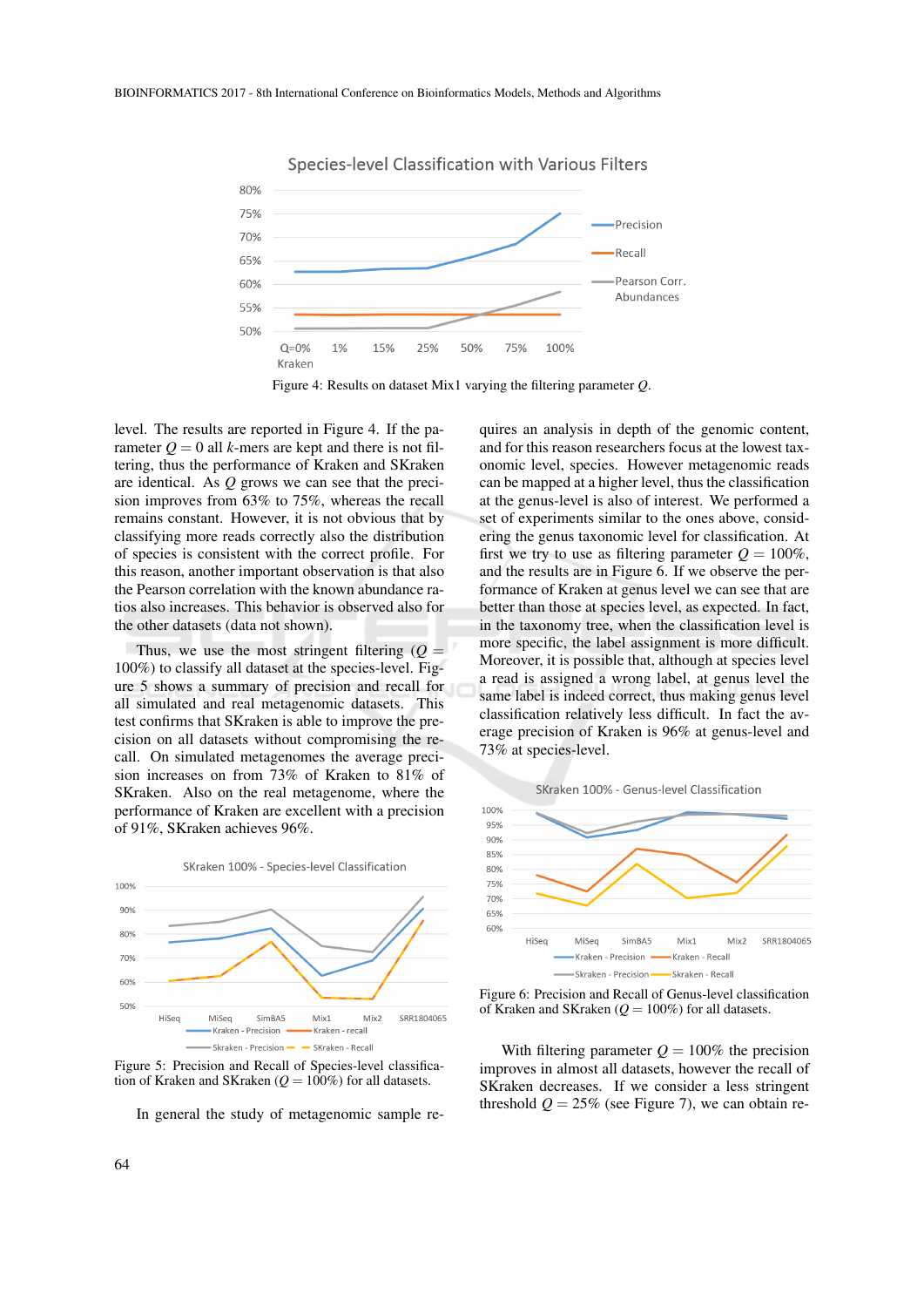sults that are in line with the previous experiments, with a moderate improvement in the precision and recall almost unchanged. A possible explanation of the small gain in terms of precision is the fact that the classification at the genus level is relatively easier, and Kraken has already very good performance.





Figure 7: Precision and Recall of Genus-level classification of Kraken and SKraken  $(Q = 25\%)$  for all datasets.

In the last series of experiments we test the ability to detect the correct abundance ratios in a metagenomic sample. The Pearson correlation is used to compare the estimated abundances with the known ones. Figure 8 reports the correlations for various level of classification. The correlations of Kraken at the genus level are very high and difficult to improve, however SKraken obtains similar results on almost all metagenomes with the exception of simBA5 where the correlation increases from 0.92 to 0.97. This dataset, simBA5, is also one of the most complex and realistic metagenomes with 1216 species. If we compare these Pearson correlations with those of species level classification in general the values decrease confirming that it is more difficult to detect the correct species, rather than the genus. This is the case where the classification accuracy can benefit from a careful selection of discriminative *k*-mers. In fact for all dataset the correlation of SKraken is better the original algorithm. The average Pearson correlation of Kraken is 0.71 and of SKraken is 0.77. Again, in one of the most difficult metagenome, simBA5, the improvement is substantial from 0.61 to 0.77.

To summarize the results of these experiments on different simulated and real datasets have shown that SKraken is able to improve the precision in the taxonomic classification of metagenomic reads without compromising the recall. Not only more reads are classified to the correct taxa, but also the estimated abundance ratios is better than the one computed by Kraken. An important property of SKraken is that the impact on these metrics improves as the taxonomic level evaluated in the classification becomes



Figure 8: The Pearson correlation of the estimated abundances with the correct ratios for various level of classification and parameters.

lower and thus more difficult. Moreover, as the number of newly sequenced species grows the probability that two non-related species share a given *k*-mer will grows. For this reason we conjecture that SKraken will be able to remove more uninformative *k*-mers as the number of sequenced genomes increases.

#### 3.1 Filtered *k*-mers and Memory

Another effect of SKraken is that, since *k*-mers are filtered, the size of the augmented taxonomic tree decreases. This database needs to be loaded in memory in full during the classification step. The size of the database produced by Kraken, when using all bacterial and archaeal complete genomes in NCBI RefSeq, is about 65GB and it contains 5.8 billion *k*-mers.



a function of the quality threshold *Q*.

In Figure 9 we evaluate the percentage of *k*-mers filtered and the impact in memory for different values of threshold *Q*. As expected, the percentage of *k*-mers filtered grows with the threshold *Q* and it reaches the maximum of 8.1% with  $Q = 100$ . By construction, the impact in memory depends linearly by the number of *k*-mers to be indexed. When using the most stringent filtering,  $Q = 100$ , SKraken requires to index 5.3 billion *k*-mers in 60GB of space. This reduction decreases the amount of RAM required for classifica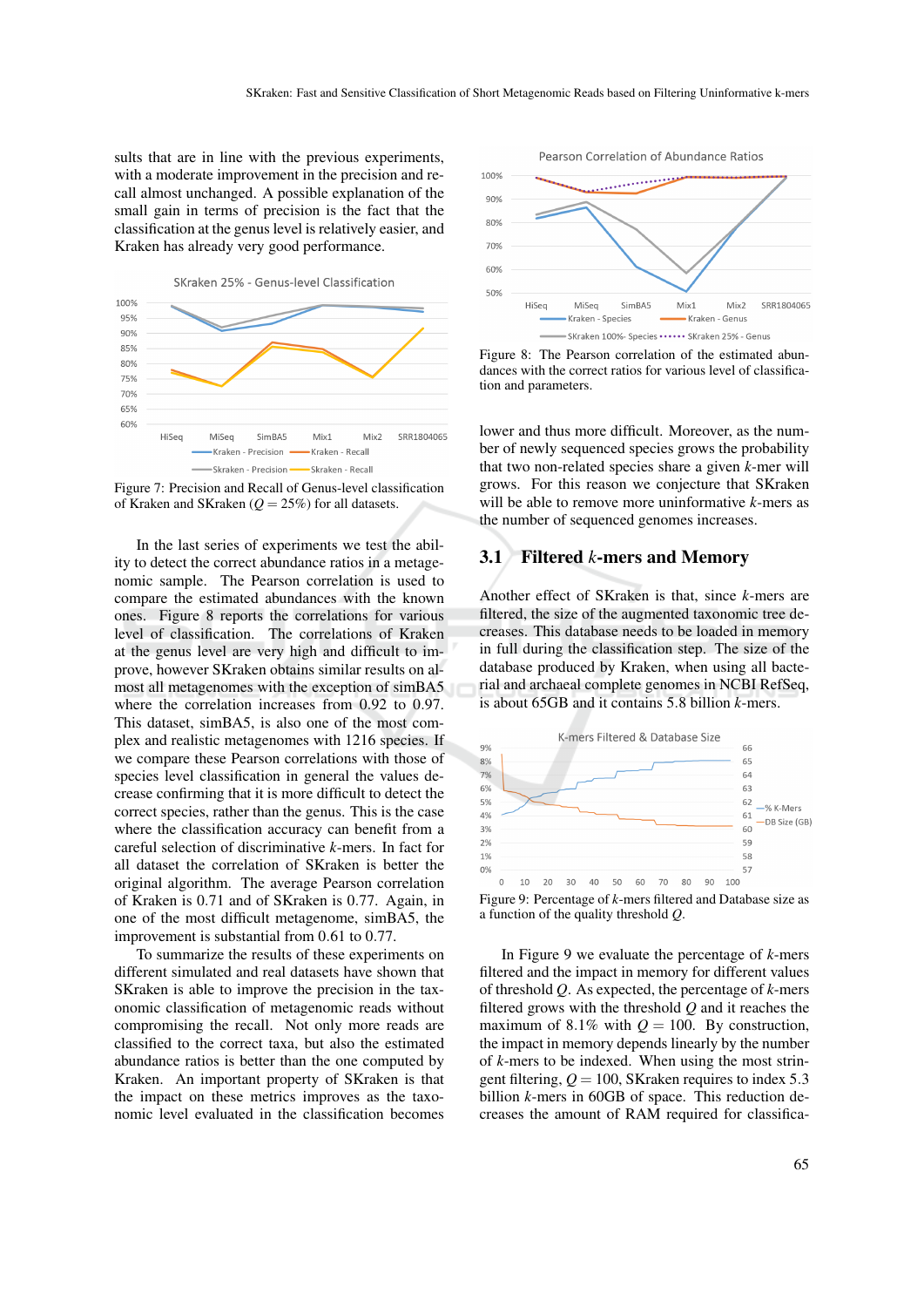tion, but also it increases correspondingly the classification speed.

#### 4 CONCLUSIONS

The taxonomic classification of metagenomics reads remains a crucial step in many metagenomics analysis. In this work we presented SKraken an approach based on filtering uninformative *k*-mers. We compared the classification performances of SKraken on several synthetic and real metagenomics datasets, showing that SKraken achieves in most cases the best performances in terms of precision and recall w.r.t. Kraken. In particular the precision at species level classification improves by 8%. In the estimation of the abundance ratios in a metagenomic sample SKraken obtains good results on all datasets. This behavior is confirmed also on a real stool metagenomic sample where SKraken is able to detect species with high precision. Another desirable property is that SKraken requires less amount of RAM w.r.t. Kraken. As future direction of investigation it would be interesting to explore alternative definitions of *k*-mer quality incorporating other topological information of the tree of life.

# ACKNOWLEDGEMENTS

The authors would like to thank the anonymous reviewers for their valuable comments and suggestions. This work was supported by the Italian MIUR project PRIN20122F87B2.

#### REFERENCES

- Ames, S. K., Hysom, D. A., Gardner, S. N., Lloyd, G. S., Gokhale, M. B., and Allen, J. E. (2013). Scalable metagenomic taxonomy classification using a reference genome database. *Bioinformatics*, 29.
- Antonello, M. and Comin, M. (2013). *Fast Computation of Entropic Profiles for the Detection of Conservation in Genomes*, pages 277–288. Springer Berlin Heidelberg, Berlin, Heidelberg.
- Antonello, M. and Comin, M. (2014). Fast entropic profiler: An information theoretic approach for the discovery of patterns in genomes. *IEEE/ACM Transactions on Computational Biology and Bioinformatics*, 11(3):500–509.
- Antonello, M. and Comin, M. (2015). Fast alignmentfree comparison for regulatory sequences using multiple resolution entropic profiles. In *Proceedings of*

*the International Conference on Bioinformatics Models, Methods and Algorithms (BIOSTEC 2015)*, pages 171–177.

- Brown, C., Hug, L., Thomas, B., Sharon, I., Castelle, C., and Singh, A. e. a. (2015). Unusual biology across a group comprising more than 15% of domain bacteria. *Nature*, 523(7559):208–11.
- Caporaso, J. G., Kuczynski, J., Stombaugh, J., Bittinger, K., Bushman, F. D., Costello, E. K., Fierer, N., Pea, A. G., Goodrich, J. K., Gordon, J. I., Huttley, G. A., Kelley, S. T., Knights, D., Koenig, J. E., Ley, R. E., Lozupone, C. A., McDonald, D., Muegge, B. D., Pirrung, M., Reeder, J., Sevinsky, J. R., Turnbaugh, P. J., Walters, W. A., Widmann, J., Yatsunenko, T., Zaneveld, J., and Knight, R. (2010). Qiime allows analysis of high-throughput community sequencing data. *Nature methods*, 7(5):335336.
- Comin, M., Leoni, A., and Schimd, M. (2015). Clustering of reads with alignment-free measures and quality values. *Algorithms for Molecular Biology*, 10(1):1–10.
- Comin, M. and Schimd, M. (2014). Assembly-free genome comparison based on next-generation sequencing reads and variable length patterns. *BMC Bioinformatics*, 15(9):1–10.
- Comin, M. and Verzotto, D. (2012). Whole-genome phylogeny by virtue of unic subwords. In *Database and Expert Systems Applications (DEXA), 2012 23rd International Workshop on*, pages 190–194.
- Comin, M. and Verzotto, D. (2014). Beyond fixedresolution alignment-free measures for mammalian enhancers sequence comparison. *IEEE/ACM Transactions on Computational Biology and Bioinformatics*, 11(4):628–637.
- Consortium, H. M. P. (2012). Structure, function and diversity of the healthy human microbiome. *Nature*, 486(7402):207–214.
- Felczykowska, A., Bloch, S. K., Nejman-Faleczyk, B., and Baraska, S. (2012). Metagenomic approach in the investigation of new bioactive compounds in the marine environment. *Acta Biochimica Polonica*, 59(4):501505.
- Girotto, S., Pizzi, C., and Comin, M. (2016). Metaprob: accurate metagenomic reads binning based on probabilistic sequence signatures. *Bioinformatics*, 32(17):i567–i575.
- Goke, J., Schulz, M. H., Lasserre, J., and Vingron, M. (2012). Estimation of pairwise sequence similarity of mammalian enhancers with word neighbourhood counts. *Bioinformatics*, 28(5):656–663.
- Huson, D. H., Auch, A. F., Qi, J., and Schuster, S. C. (2007). Megan analysis of metagenomic data. *Genome Res.*, 17.
- Kantorovitz, M. R., Robinson, G. E., and Sinha, S. (2007). A statistical method for alignment-free comparison of regulatory sequences. *Bioinformatics.*, 23.
- Lindgreen, S., Adair, K. L., and Gardner, P. (2016). An evaluation of the accuracy and speed of metagenome analysis tools. *Scientific Reports*, 6:19233.
- Liu, B., Gibbons, T., Ghodsi, M., Treangen, T., and Pop, M. (2011). Accurate and fast estimation of taxonomic